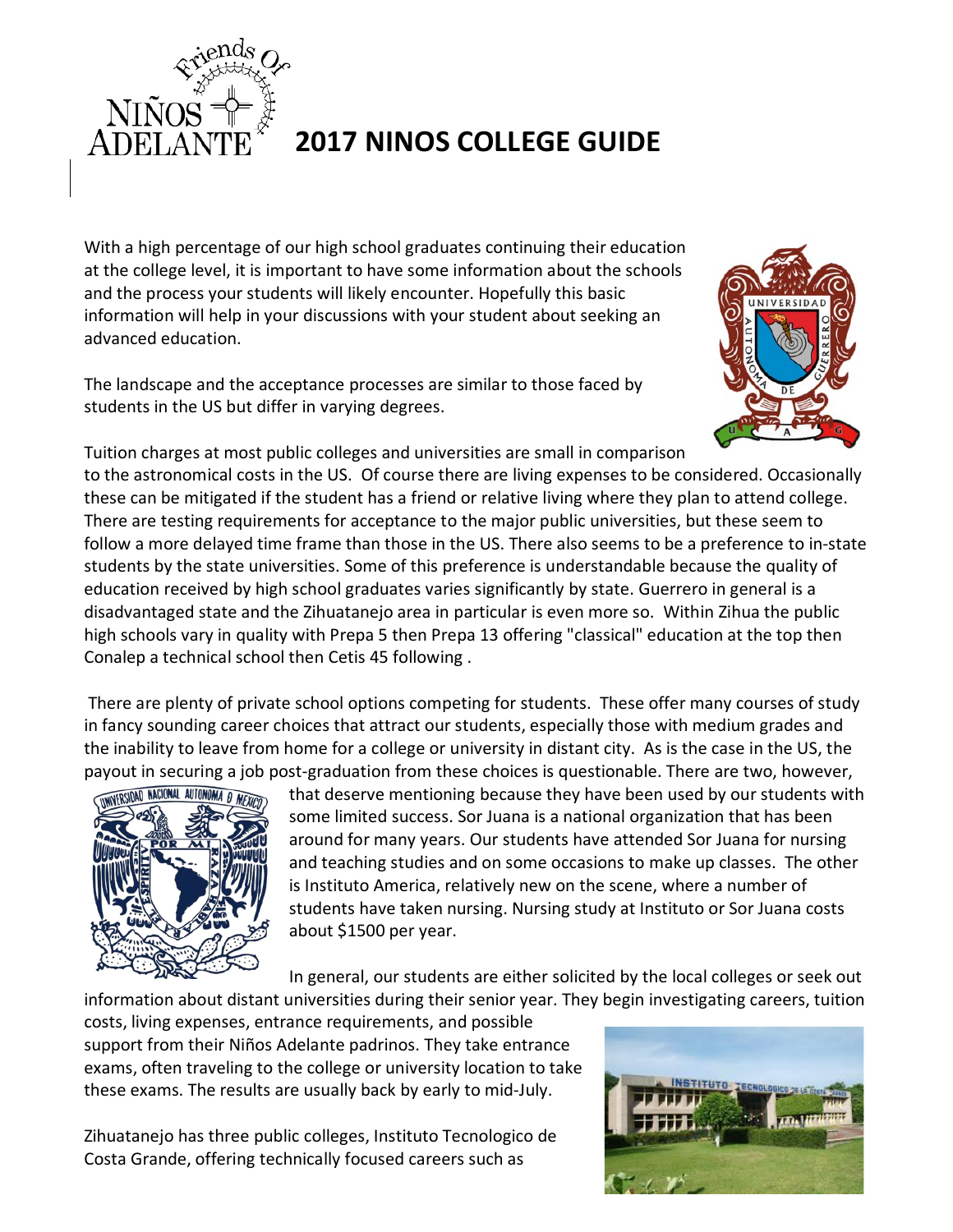Accounting, Business Admin, Computer systems, Architecture and Electromechanics. Almost all students require five years of study to complete their courses at this school. The other two schools are Facultad de Turismo, offering Hospitality related careers such as Hotel Management and Travel Agency management and UPN, a teachers college. All of these institutions are geared to prepare students for employment in the local economy.

Just 25 miles to the south is Universidad Tecnologica de la Costa Grande de Guerrero, Petatlan. This is a public school offering a broader selection of technically oriented careers than Tecno Zihua. The two are about on par from a ranking standpoint. In the recent past a fair number of our students have been attracted to Petatlan. A few ride a bus back and forth while others find housing there but return home on weekends. This school has longer daily class sessions including some Saturday classes so most all the students can complete their studies in four years. The wider selection of careers and the four years here versus five years at Tecno Zihua have made Petatlan a popular choice in recent years.

The top University in Guerrero, UAGRO located in the capital city of Chilpancingo, rates favorably with other Mexican universities. This University offers a full range of Arts and Science degrees.

UAGRO Chilpancingo is a good choice but to reach higher, one must venture to cities in other States. The closest is Morelia, four hours away by bus, where among others is the Universidad Michoacana de San Nicolas Hidalgo a prestigious university ranked 15 in Mexico. Beyond Morelia in the eight to ten



UNIVERSIDAD MICHOACANA de San Nicolás de Hidalgo Cuna de héroes, crisol de pensadores

hour bus ride range are a host of important universities. UNAM and Politecnico in Mexico City are the number 1 and 5 ranked in Mexico. High ranking Universities in Queretaro, Leon and Guanajato are all good choices for our top students.

Friends of Niños does, thanks to the generosity of special sponsors, offer a few scholarships to the top high school graduates. These have included the Nicholas August, the Gallagher, the Sheahen and the Sanderson scholarships. Two \$6000 Gallagher scholarships

have been awarded, one in 2014 and one in 2015, leaving this offering fully subscribed. Currently there are three offerings. The \$6,000 four year total Irene Sheahen Memorial Scholarship for a student leaving home to attend a major Mexican university, the \$10,000 five year total Sanderson Scholarship for an engineering student leaving home to attend a major Mexican university and the Nicholas August scholarship of \$500 awarded to the top graduating high school student attending the University of Petatlan.

There are other State and Federal sponsored scholarships for high achievement students.

The following tables contain more information about Colleges and Universities our students have attended. As mentioned above the tuition expense is small at the public institutions and living expenses, not including transportation, are in the range of \$200 per month. Bus rides back and forth to the distant cities like Mexico City are \$80 or Morelia at \$65. Bus rides to and from Petatlan are \$4.50 round trip.

The beca provided by Niños Adelante is \$500 per year so for a student to go away to even Petatlan let alone Mexico City or Morelia, their family must provide support.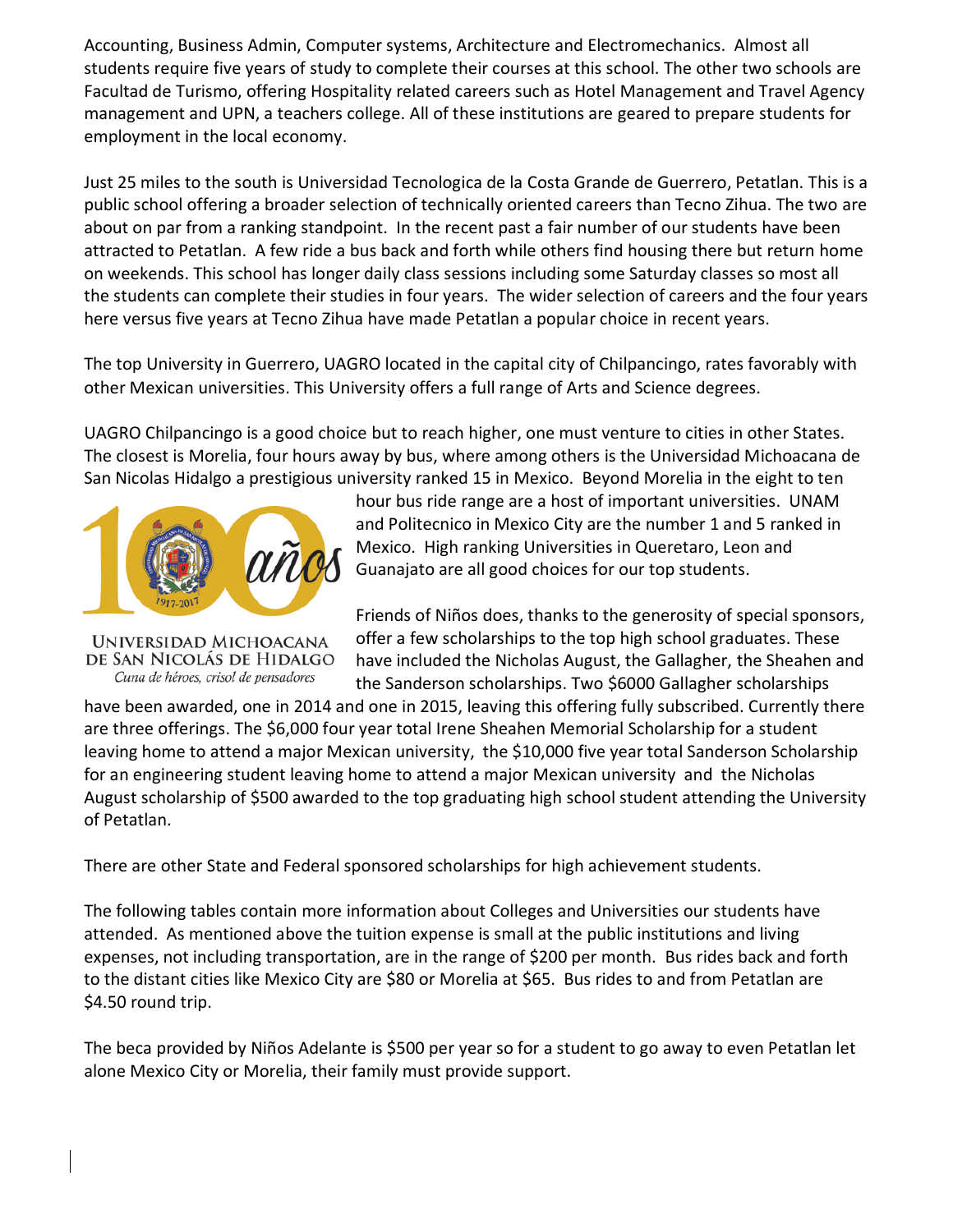## **COLLEGES ATTENDED BY OUR NIÑOS**

**The following are some numbers and information about colleges and universities attended by current and past Niños students.**

**Keep in mind, the costs shown below consist of tuition only. Most of the books, materials and tools are the responsibility of the students..**

## **In addition, for cases of students attending school away from home an approximate cost is 4000 pesos per month for the food and lodging expenses.**

Associates Degree will be the equivalent of "Carrera Tecnica", usually two years and Bachelors Degree is the equivalent to "Licenciatura" or "Ingenieria", usually 4 to 6 years depending on the career. Most graduates are required to perform an internship, usually non paid, for a period of 4 to 6 months prior to receiving their degree.

| <b>Name of School</b>                                                                          | <b>Careers offered</b>                                                                                    | <b>Federal, State or</b>                        | <b>Tuition</b>               | <b>Location, Distance</b>                         |
|------------------------------------------------------------------------------------------------|-----------------------------------------------------------------------------------------------------------|-------------------------------------------------|------------------------------|---------------------------------------------------|
| Nombre                                                                                         | Carreras                                                                                                  | <b>Private</b>                                  | Matricula                    | from Zihua                                        |
| InstiutoTecnologico<br>De la Costa Grande<br>Zihuatanejo<br>(Tecnologico)<br><b>Rank 411</b>   | Accounting<br><b>Business</b><br>management<br><b>Computer Systems</b><br>Electromecanica<br>Architecture | <b>Federal National</b><br>technical<br>college | 2,500 pesos per<br>semester  | In Zihuatanejo                                    |
| Facultad de Turismo<br>Zihuatanejo<br>Non ranked                                               | Hotel management<br>Travel agency<br>Bachelors degree<br>In Tourism                                       | State tourism college                           | 800 pesos per<br>semester    | In Zihua<br>On the road to la<br>Majahua          |
| Universidad<br>Pedagogica<br>Nacional<br>(UPN)<br>Non ranked                                   | Education                                                                                                 | <b>National Public</b>                          | 2,150 pesos per<br>semester  | Zihuatanejo                                       |
| Instituto America<br>Non ranked                                                                | Nursing<br>Piscologia                                                                                     | Private                                         | 10,600 pesos<br>per semester | Zihuatanejo                                       |
| Sor Juana<br>Non ranked                                                                        | Law<br>Tourism<br><b>Business</b><br>administration<br>Accounting                                         | Private                                         | 10,500 pesos per<br>semester | In Ixtapa                                         |
| <b>IDESUM</b><br>Non ranked                                                                    |                                                                                                           | Private                                         | 8,720 pesos per<br>semester  | Zihuatanejo                                       |
| <b>CEDVA</b><br>Non ranked                                                                     | Culinary                                                                                                  | Private                                         | 4,800 pesos per<br>semester  | In Zihuatanejo close<br>to the bus station        |
| Universidad<br>Tecnologica de la<br>Costa Grande de<br>Guerrero<br>Petatlan<br><b>Rank 362</b> | Industrial engineering<br>Engineering<br>electromecanic<br>Tourism<br>Business admin                      | <b>Public Technical</b><br>College              | 2,200 pesos per<br>semester  | Petatlan<br>40 km south on the<br>way to Acapulco |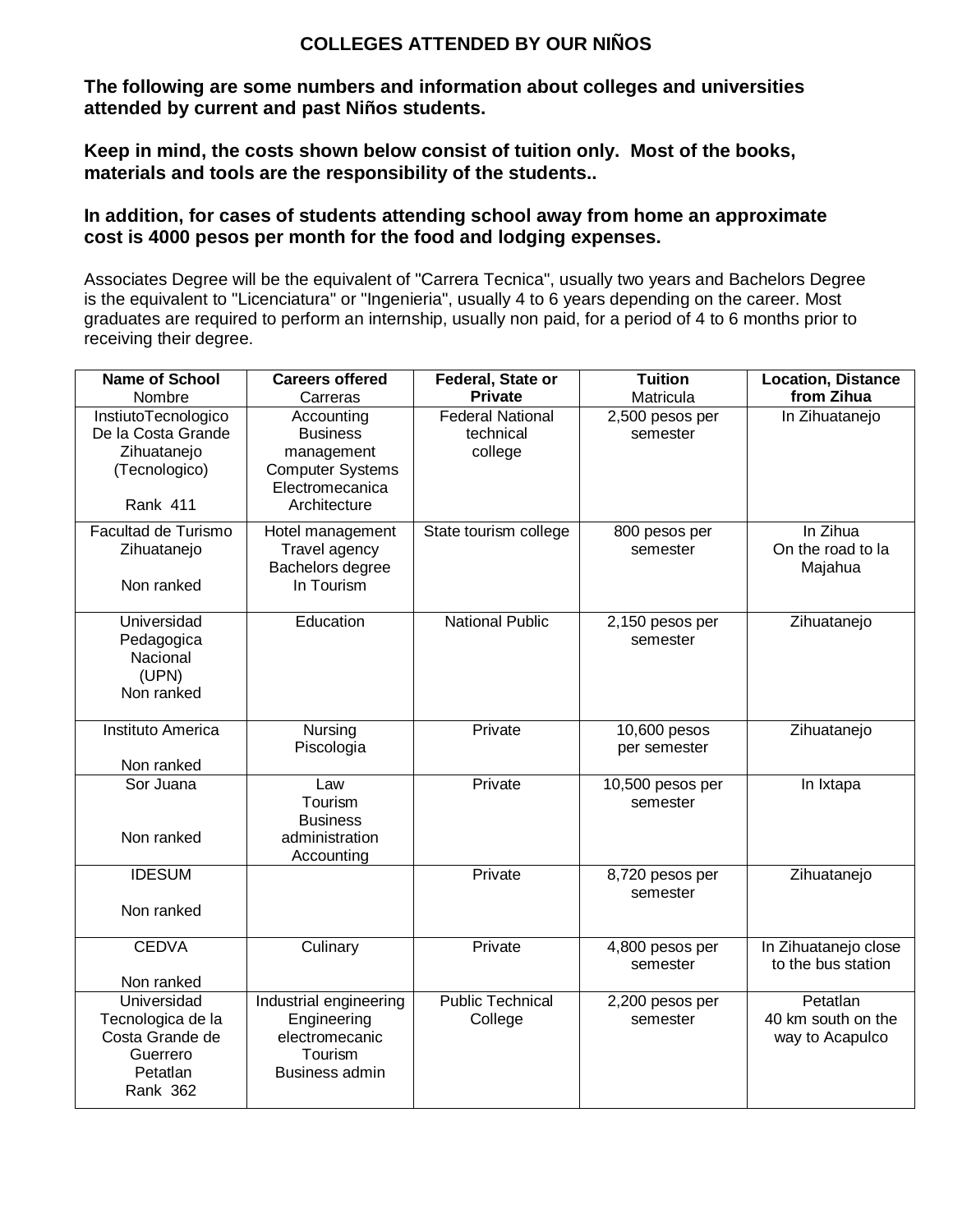| Universidad<br>Autonoma de<br>Guerrero<br>Acapulco campus<br>Non ranked         | Medicine<br>Law<br><b>Different Engineering</b><br>Architecture<br>Psychology<br>Education   | State college                                                | 11,400 pesos per<br>semester                                                    | Acapulco<br>240 km south<br>4 hours by bus |
|---------------------------------------------------------------------------------|----------------------------------------------------------------------------------------------|--------------------------------------------------------------|---------------------------------------------------------------------------------|--------------------------------------------|
| Universidad<br>Hipocrates<br>Acapulco                                           | Medical                                                                                      | Priviate                                                     | 42,000 pesos per<br>semester                                                    | Acapulco<br>4 hours by bus                 |
| Rank 368                                                                        |                                                                                              |                                                              |                                                                                 |                                            |
| Instituto Tecnologico<br>de Morelia                                             | Engineering<br>Computer systems<br>Administration                                            | <b>Federal National</b>                                      | 2,500 pesos per<br>semester                                                     | Morelia<br>370 km<br>4 hours by bus        |
| Rank 85<br>Universidad                                                          | Accounting<br>Architecture                                                                   | State university                                             | 500 pesos per                                                                   | Morelia                                    |
| Michoacana de San<br>Nicolas Hidalgo<br>(UMICH)Morelia<br>Rank 15               | Education<br>Medicine<br>Law<br>Engineering<br>Arts                                          |                                                              | semester                                                                        | 370 km<br>4 hours by bus                   |
| Universidad<br>Morelia la Salle<br>Rank 194                                     | Accounting<br>Psychology<br>Law<br><b>Education science</b><br>Marketing                     | Private                                                      | 30,000 pesos per<br>semester                                                    | Morelia<br>370 km<br>4 hours by bus        |
| Universidad<br>Autonoma de Guerreo<br><b>UAGRO</b><br>(Chilpancingo)<br>Rank 50 | Architecture<br>Education<br>Medicine<br>Law<br><b>Different Engineering</b>                 | State university<br>(This is Guerrero's<br>major University) | 400 pesos<br>Per semester                                                       | Chilpancingo<br>350 km<br>6hrs by bus      |
| Universidad<br>Autonoma de<br>Queretaro<br>Rank 25                              | Medicine<br>Law<br><b>Different Engineering</b><br>Architecture<br>Psychology                | <b>State University</b>                                      | 3,600 pesos per<br>semester                                                     | Queretaro<br>700 km<br>9 hours by bus      |
| Universidad de Leon<br><b>Rank 195</b>                                          | Law<br>Arts<br>Science<br>Engineering<br>Economics                                           | <b>State University</b>                                      | 15,990 pesos per<br>semester                                                    | Leon<br>10 hrs by bus                      |
| Instituto Tecnologico<br>de Leon<br><b>Rank 103</b>                             | Engineering<br><b>Business Admin</b><br><b>Computer Systems</b><br>Industrial<br>Engineering | <b>Federal National</b>                                      | 2,800 pesos per<br>semester                                                     | Leon<br>10 hrs by bus                      |
| Universidad Nacional<br>Autonoma de Mexico<br>(UNAM)<br>Rank 1                  | <b>All Carrears</b>                                                                          | Federal                                                      | free                                                                            | Mexico DF<br>10 hours by bus               |
|                                                                                 |                                                                                              |                                                              |                                                                                 |                                            |
| Instituto Politecnico<br>National<br>Rank 5 <sup>th</sup>                       | Medicine<br>Law<br><b>Different Engineering</b><br>Architecture<br>Psychology                | <b>Federal National</b><br>University                        | 400 pesos per<br>semester<br>Additional expense's<br>depending<br>on the career | Mexico DF<br>600 km<br>10 hours by bus     |
|                                                                                 |                                                                                              |                                                              |                                                                                 |                                            |